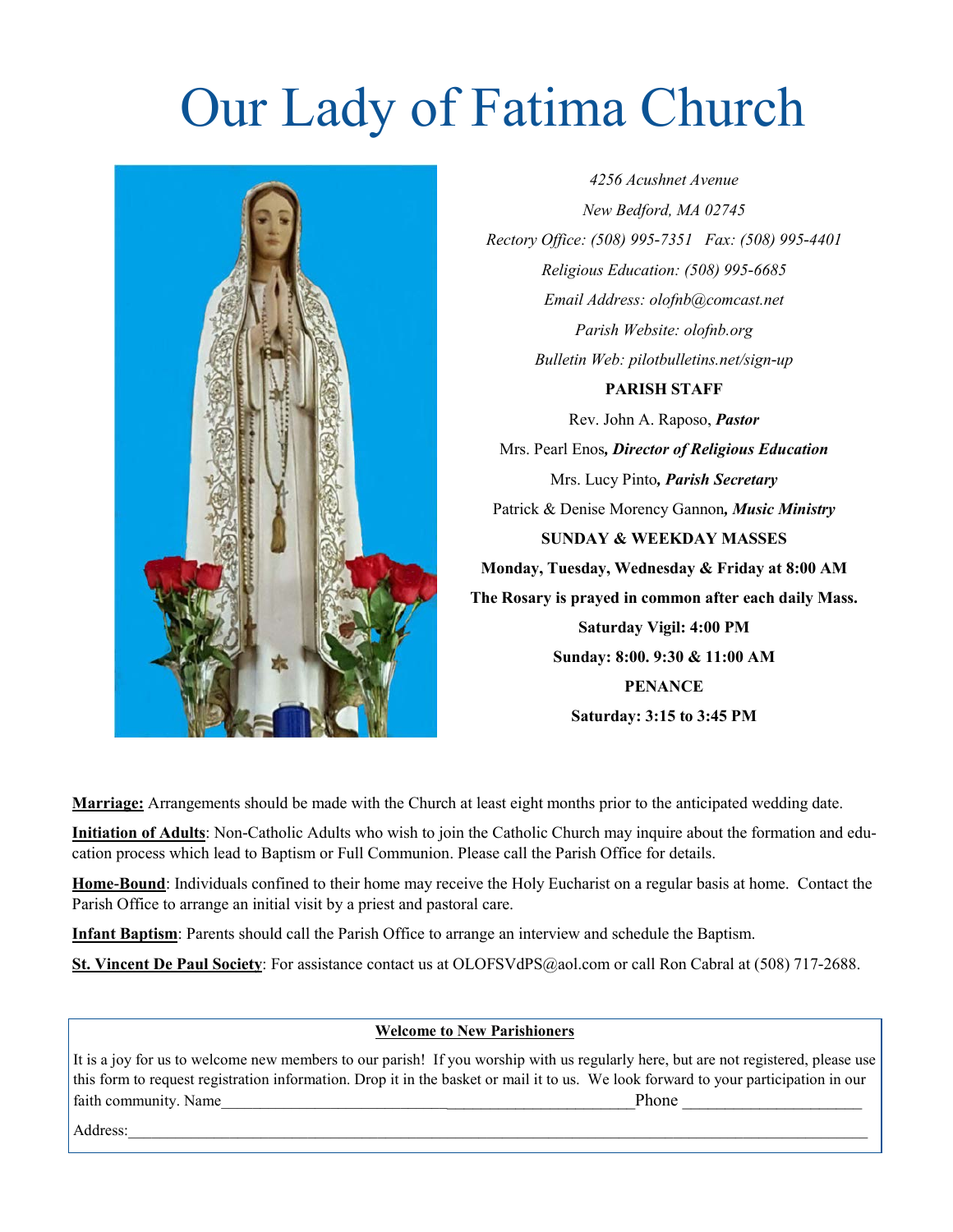#### **SIXTH SUNDAY OF EASTER–MAY 21, 2017**



| <b>Saturday</b> | May        | 20, | 4:00 PM  | <b>Hermano &amp; Manny Tavares by Family</b>                                                                          |
|-----------------|------------|-----|----------|-----------------------------------------------------------------------------------------------------------------------|
| Sunday          | May        | 21, | 8:00 AM  | Manuel Magalhaes, Manuel Magalhaes Jr. & Alice Pereira by Family                                                      |
|                 |            |     | 9:30 AM  | Angelo Resendes & Family by Family                                                                                    |
|                 |            |     | 11:00 AM | Community Mass: Mr. & Mrs. Manuel Resendes, Mr. & Mrs. Jose<br>Cordeiro                                               |
| Monday          | May        | 22, | 8:00 AM  | Maria Jose Pacheco & Maria Pregana by Olivia Pregana                                                                  |
| Tuesday         | May        | 23, | 8:00 AM  | For the souls in purgatory                                                                                            |
| Wednesday       | May        | 24, | 8:00 AM  | Maria Jose Coute & Maria Pregana by Olivia Pregana                                                                    |
|                 |            |     | 6:30 PM  | <b>Missa Pro Populo</b>                                                                                               |
| <b>Thursday</b> | May        | 25, | 8:00 AM  | <b>Special intention for Randy Desouza</b>                                                                            |
|                 |            |     | 6:30 PM  | <b>For the Easter Flower Memorial Benafactors</b>                                                                     |
| Friday          | May        | 26, | 8:00 AM  | <b>Missa Pro Populo</b>                                                                                               |
| <b>Saturday</b> | <b>May</b> | 27, | 4:00 PM  | Carlos & Maria Costa, Albertina, Maria dos Ongos, Lourdes & Lucy<br>Eliseu by Eduarda Vasconcelos & Marina Clemintino |
| Sunday          | May        | 28, | 8:00 AM  | <b>Missa Pro Populo</b>                                                                                               |
|                 |            |     | 9:30 AM  | Maria Ines Resendes & Son by Family                                                                                   |
|                 |            |     | 11:00 AM | <b>Community Mass: Normand Pepin</b>                                                                                  |

**Sanctuary Lamp: In memory of Joe Montour Our Lady of Fatima: For the intentions of the prayer line**

#### **WEEKLY FINANCIAL REPORT:**

Collection last weekend**:** \$2,965.30 Thank you! Extra Effort: \$1,156.90 Thank you! Expenses for week: \$4,013.84 (\$1,130.00 salaries, \$903.00 parish assessment paid in full for fiscal year, \$512.39 property insurance paid in full for fiscal year, \$500.00 clergy pension paid in full for fiscal year, \$968.45 clergy medical)



#### **ROSARY AND CHAPLET OF**

#### **DIVINE MERCY**

Please join us for Rosary and Chaplet of Divine Mercy every Tuesday at 7:00 p.m. There is so much to pray for. Please email any prayer requests to **olofnb@comcast.net**.

**MASS INTENTIONS FOR JUNE & JULY ARE** 

**AVAILABLE.** Mass intentions can be scheduled during office hours on Wednesdays 9-3 and Fridays 9-12. The Sanctuary Lamp for Our Lady of Fatima Lamp, is also available.

**OUR MILITARY** that God may watch over our loved ones, protect them and bring them home safely. **THE SICK**

who have asked for our prayers. May they be strengthened by God in health, mind, body and spirit and be comforted by our prayer.

#### **THOUGHT FOR THE WEEK:**

**The Holy Spirit never enters a person and lets them live like the world.** 

**Mass Survey Results:** Thanks to all who participated in choosing our new Mass Schedule for Sunday. The Results are as follows: Option A (8:00am & 9:30am) 176 votes; Option B (8:00am & 10:00am) 212 votes.

Our new Schedule for weekend Masses will be Saturday at 4:00 pm; Sunday at 8:00 am & 10:00am. The new Schedule will take effect on the weekend of June  $3&4, 2017$ .

**THE ASCENSION OF THE LORD** is this Thursday, May 25th. This is a Holy Day of obligation. Mass times will be on Wednesday Vigil at 6:30 P.M. and Thursday at 8:00 AM and 6:30 PM. The collection will be to assist St. Vincent de Paul Society of our parish.

**THE MISSION POSSIBLE TEAM**, which travels each year to Guaimaca, Honduras is looking for interested volunteer missionaries to assist the Dominican Sisters of the Presentation serving in Guaimaca and the people of the surrounding villages. The team will leave Dighton on August 4th and return August 12/13th. If you feel a desire to participate in this mission please attend informational meetings to be held in the parish center ministry room. You will be notified via email. Please note those under 18 years of age must be accompanied on this trip by a parent or legal guardian. Please consider sharing in this mission with our brothers and sisters in need. Meeting dates: Wednesday, May 17th 6:30 PM and Wednesday, June 21st at 6:30 PM at St. Nicholas of Myra Parish Center, 499 Spring Street, No. Dighton.